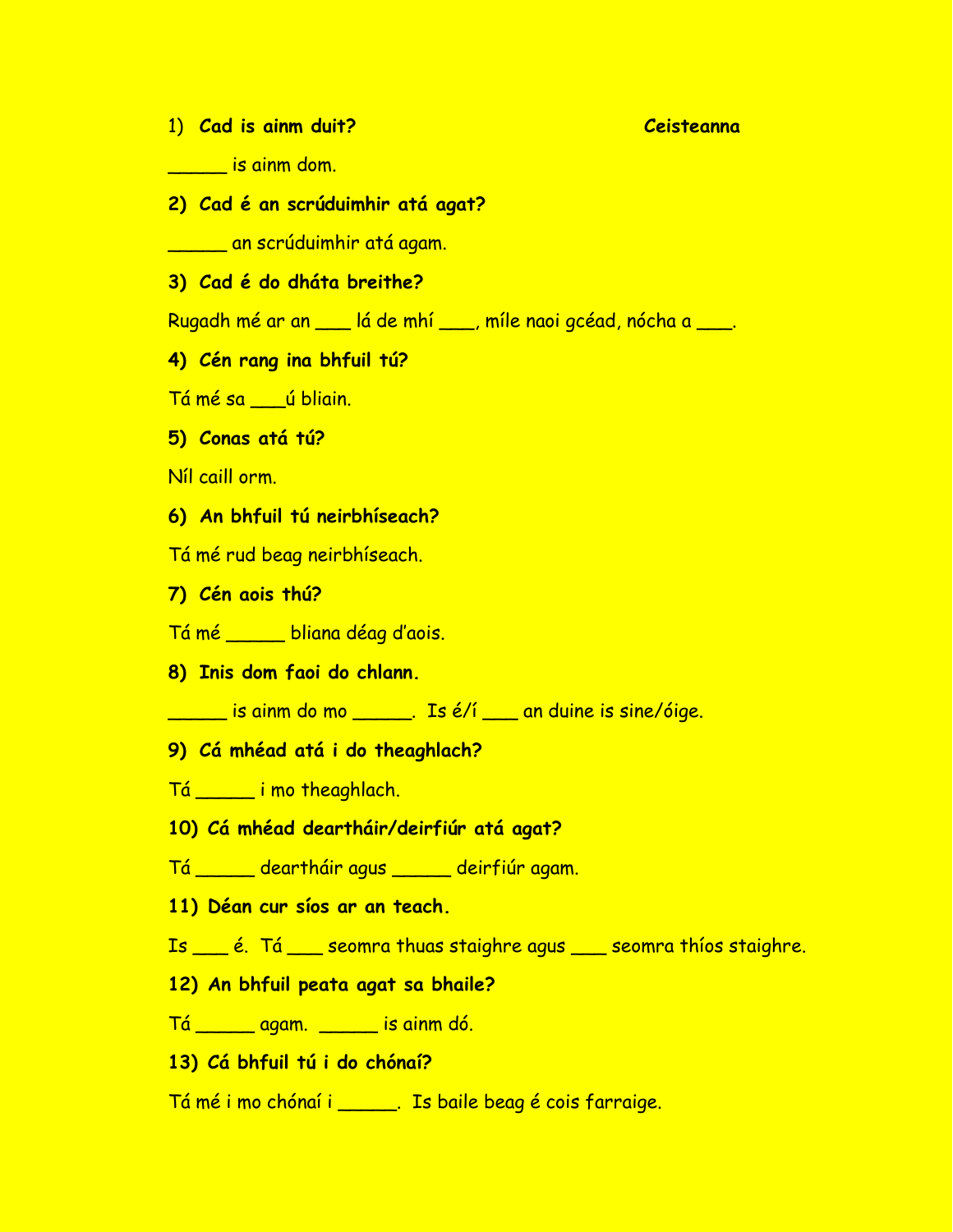# **14) An bhfuil seirbhísí maithe sa cheantar?**

Tá seirbhísí maithe bus sa cheantar. Téann bus go Doire gach lá.

## **15) Cad iad na háiseanna spóirt sa cheantar?**

Tá cúpla páirc peile, agus cúirteanna leadóige sa cheantar.

## **16) An dtaitníonn an áit leat?**

- (Ní) t(h)aitníonn \_\_\_\_\_ liom.
- **17) Inis dom faoin scoil seo.**

Is pobalscoil í. Tá cúig chéad dalta ar an scoil agus caoga múinteoir.

## **18) An dtaitníonn an scoil leat?**

(Ní) t(h)aitníonn \_\_\_\_\_ liom.

**19) Cé hé príomhoide na scoile?**

Is é an tUasal Ó Duagáin an príomhoide. Is duine crosta é!

## **20) Cá mhéad atá sa scoil seo?**

Tá thart fá cúig chéad dalta ag freastal ar an scoil.

# **21) Cad iad na hábhair scoile a dhéanann tú?**

Déanaim \_\_\_\_\_.

# **22) An bhfuil aon ábhar scoile nach dtaitníonn leat?**

Ní thaitníonn \_\_\_\_\_\_ liom mar \_\_\_\_\_\_.

# **23) Cad iad na háiseanna spóirt sa scoil seo?**

Tá halla spóirt sa scoil, agus tá raon reatha timpeall na scoile.

#### **24) Cad iad na háiseanna teagaisc sa scoil seo?**

Tá cúpla seomra ríomhaireachta, saotharlanna agus leabharlann sa scoil.

# **25) An bhfuil córas maith disciplín sa scoil seo?**

Tá/Níl córas maith disciplín sa scoil.

# **26) An bhfuil na rialacha scoile féaráilte?**

Tá/Níl na rialacha féaráilte.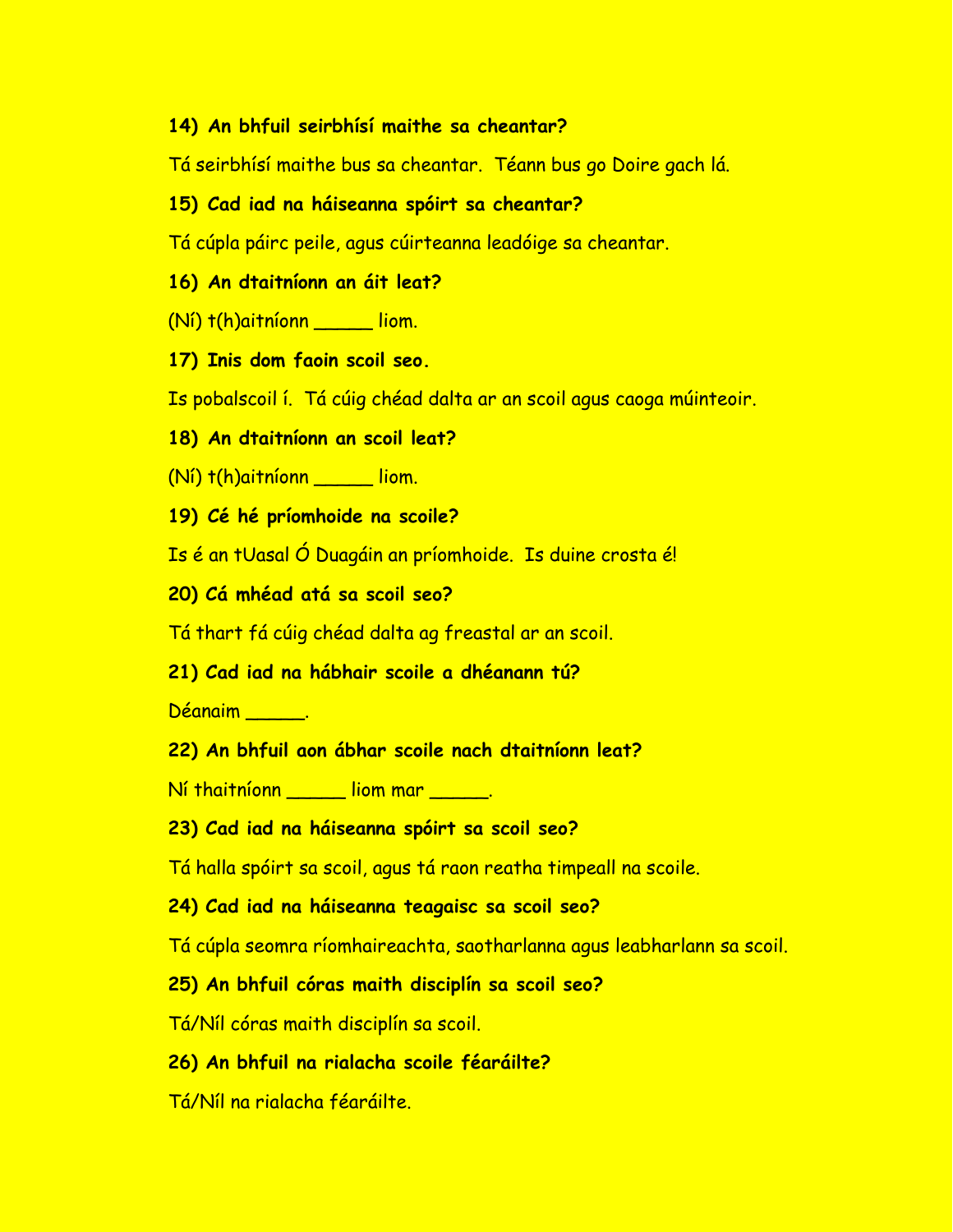#### **27) Cad a dhéanann tú tar éis na scoile gach lá?**

Téim \_\_, Déanaim \_\_\_, Ithim \_\_\_, Ólaim \_\_\_, Éistim \_\_\_, Féachaim \_\_\_.

## **28) Cá mhéad uair a chaitheann tú ag obair gach oíche?**

Caithim \_\_\_\_\_ uair ag obair gach oíche, idir \_\_\_ a chlog agus \_\_\_ a chlog.

#### **29) An bhféachann tú ar an teilifís?**

Féachaim ar \_\_\_\_\_/Ní Fhéachaim, ach \_\_\_\_\_.

## **30) Cén clár teilifíse is fearr leat?**

Is é \_\_\_\_\_ an clár teilifíse is fearr liom mar \_\_\_\_\_.

#### **31) Cén t-am a dtéann tú a luí?**

Téim a luí ar \_\_\_\_\_.

#### **32) Cad iad na cluichí a imrítear sa scoil seo?**

Imrítear peil, peil ghaelach, cispheil, agus rugbaí sa scoil seo.

#### **33) Cad é an caitheamh aimsire is fearr leat?**

Is é \_\_\_\_\_ an caitheamh aimsire is fearr liom.

#### **34) An imríonn tú spórt ar bith?**

Imrím \_\_\_\_\_.

## **35) An dtéann tú ag traenáil go minic?**

Téim ag traenáil gach \_\_\_/Dhá uair sa tseachtain/Ní théim.

#### **36) An bhfuil tú ábalta snámh?**

Tá/Níl mé ábalta snámh. Téim go dtí an linn snámha i nDoire.

#### **37) An dtaitníonn ceol leat?**

(Ní) t(h)aitníonn \_\_\_\_\_ liom.

# **38) An éisteann tú leis an raidió?**

Éistim, is é \_\_\_\_\_ an stáisiún is fearr liom/Ní éistim, ach \_\_\_\_\_.

## **39) Cén sórt ceoil is fearr leat?**

Is fearr liom \_\_\_\_\_, go háirithe \_\_\_\_\_.